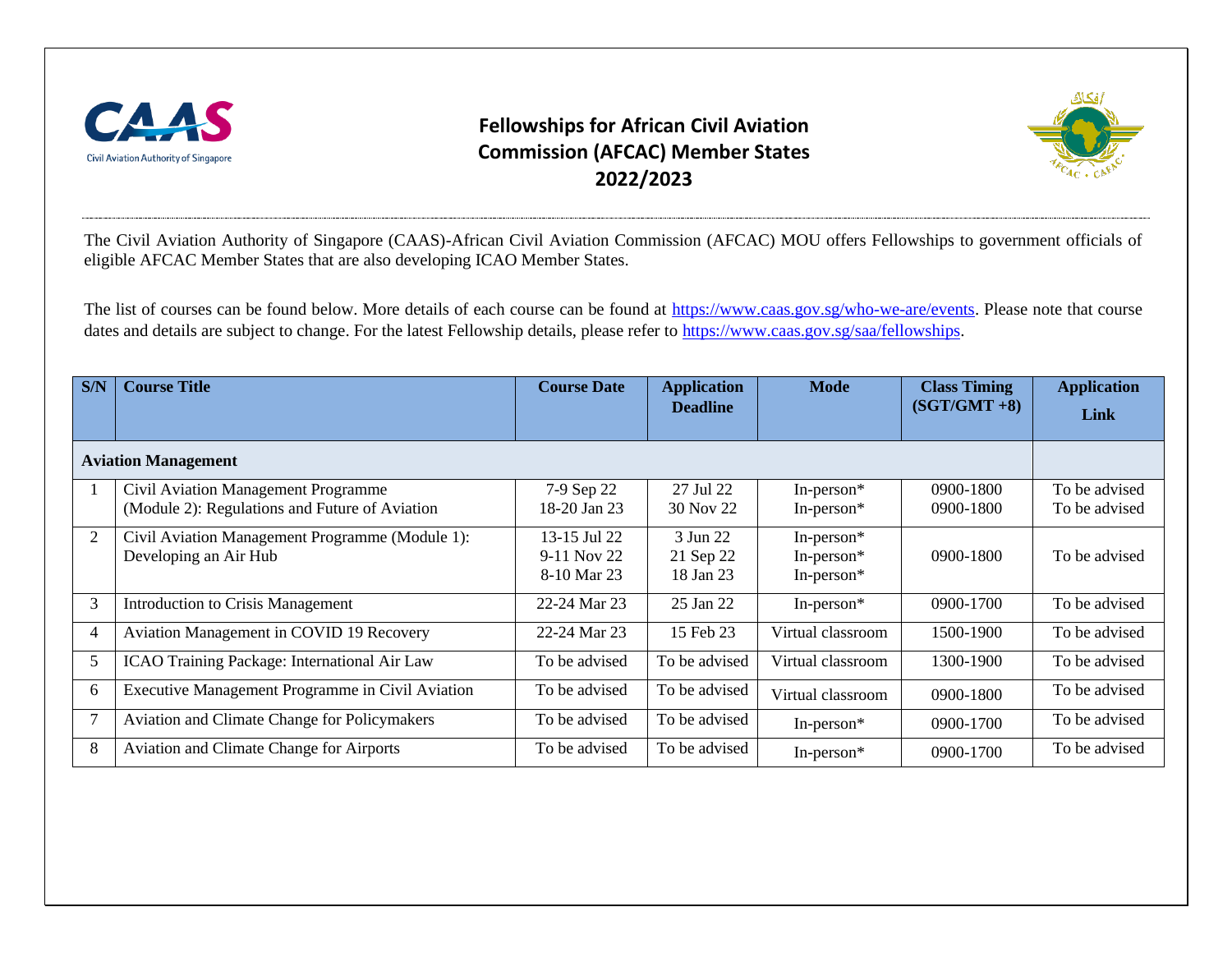|                             | <b>Aviation Safety</b>                                                                               |                 |           |                   |               |               |
|-----------------------------|------------------------------------------------------------------------------------------------------|-----------------|-----------|-------------------|---------------|---------------|
| 9                           | ICAO Training Package: Oversight of Competency-based<br>Training                                     | 13-17 Jun 22    | 25 Apr 22 | In-person*        | 0900-1700     | Click here    |
| 10                          | ICAO Training Package: Personnel Licensing System                                                    | 20-24 Jun 22    | 16 May 22 | Virtual classroom | 1300-1800     | Click here    |
| 11                          | <b>Aviation Security Training Centre - Risk Management</b><br>Workshop                               | 1-4 Aug 22      | 13 Jun 22 | In-person*        | 0900-1700     | To be advised |
| 12                          | ICAO Annex 14 Requirements and Applications                                                          | 15-19 Aug 22    | 27 Jun 22 | In-person*        | 0900-1700     | Click here    |
| 13                          | Crisis Management Workshop                                                                           | 5-9 Sep 22      | 18 Jul 22 | In-person         | 0900-1700     | To be advised |
| 14                          | Principles and Philosophy of Aviation Rule-making                                                    | 23-24 Nov 22    | 5 Oct 22  | In-person*        | 0900-1700     | To be advised |
| 15                          | ICAO Training Package: ICAO Government Safety<br><b>Inspector Operations Air Cargo Certification</b> | 9-13 Jan 23     | 5 Dec 22  | Virtual classroom | 1300-1730     | To be advised |
| 16                          | Establishing and Operating an Independent Aircraft<br>Accident and Incident Investigation Authority  | 9-13 Jan 23     | 21 Nov 22 | In-person*        | 0900-1700     | Click here    |
| 17                          | <b>ICAO Training Package: Training Managers</b>                                                      | 6-10 Feb 23     | 2 Jan 23  | Virtual classroom | 1300-1800     | To be advised |
| 18                          | Aircraft Accident Investigation Techniques                                                           | 13-17 Feb 23    | 9 Jan 23  | Virtual classroom | 1300-1830     | To be advised |
| 19                          | ICAO Training Package: CORSIA Verification                                                           | 27-30 Mar 23    | 20 Feb 23 | Virtual classroom | 0800-1400     | To be advised |
| <b>Aviation Security</b>    |                                                                                                      |                 |           |                   |               |               |
| 20                          | Introduction to Security Management Systems and<br><b>Security Culture</b>                           | 26-28 Jul 22    | 21 Jun 22 | Virtual classroom | 1300-1800     | Click here    |
| 21                          | <b>Airport Security Supervisors</b>                                                                  | 17-26 Oct 22    | 29 Aug 22 | In-person         | 0900-1700     | To be advised |
| 22                          | <b>Aviation Security National Inspectors</b>                                                         | 14-22 Nov 22    | 26 Sep 22 | In-person         | 0900-1800     | To be advised |
| <b>Air Traffic Services</b> |                                                                                                      |                 |           |                   |               |               |
| 23                          | Air Traffic Control Watch Managers                                                                   | 19-23 Sep 22    | 1 Aug 22  | In-person*        | $0900 - 1700$ | Click here    |
| 24                          | Air Traffic Management Safety Investigation and<br>Analysis                                          | 31 Oct-4 Nov 22 | 12 Sep 22 | In-person         | 0900 -1700    | Click here    |
| 25                          | Procedures and Design Process for PBN Airspace                                                       | 14-25 Nov 22    | 26 Sep 22 | In-person         | 0900-1700     | To be advised |